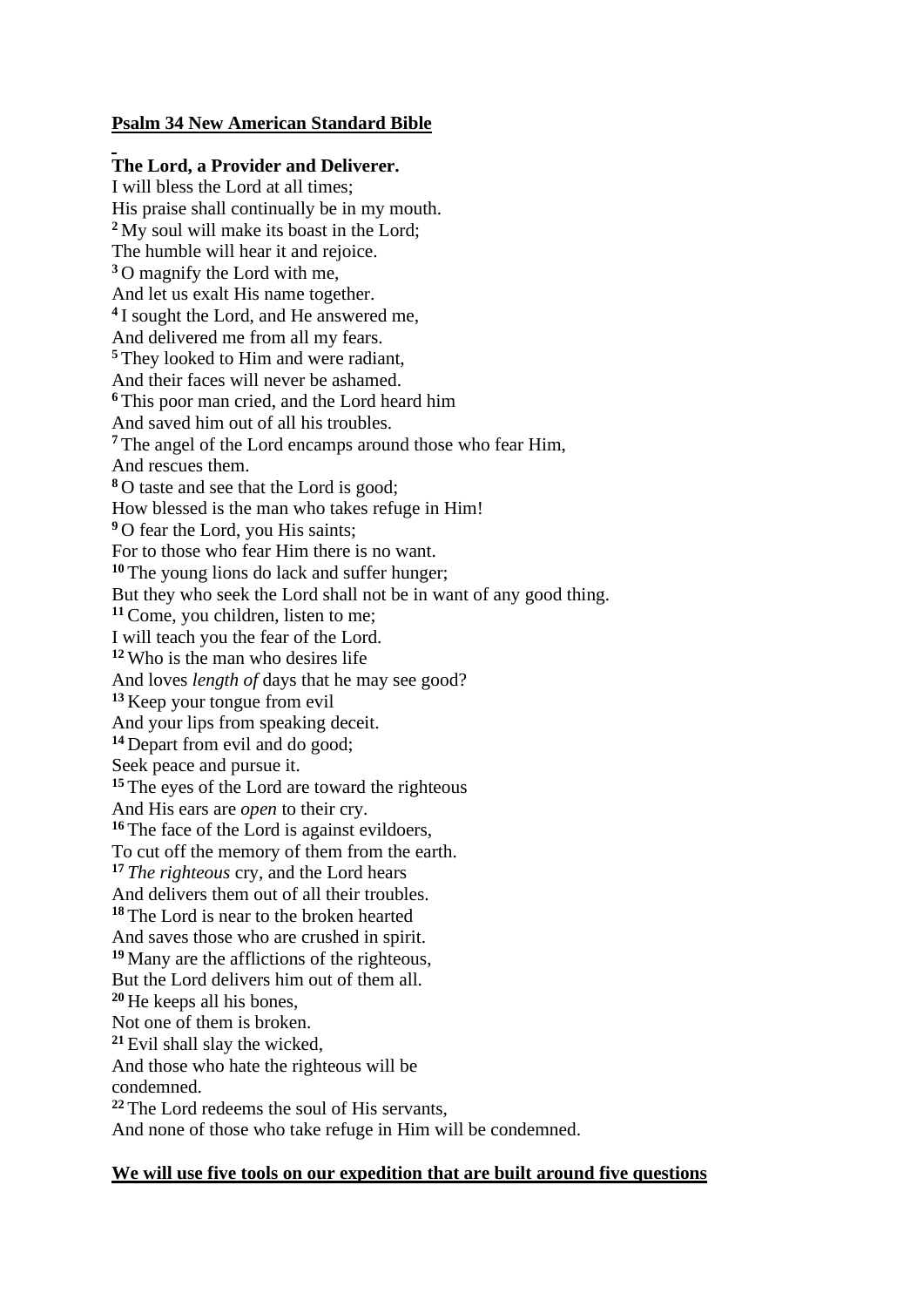What questions were provoked within you? Did anything confuse you? Did anything move you emotionally? Did God instruct you to do something? Did you gain any insight into God's character?

## **Paul's questions and insights**

- 1. How can you bless the Lord?
- 2. David puts an expectation on himself of being a blessing to God all of the time. Can we say the same?
- 3. Is your mouth constantly flowing out praise to God?
- 4. How does your soul boast in the Lord?
- 5. What part of you is boasting within your soul?
- 6. Why are humble people able to hear and rejoice?
- 7. David invites believers in God to join with him in magnifying the Lord.
- 8. How do you magnify God?
- 9. Exalting Gods name is to declare who God is to you, to say truth about God that you know.
- 10. How can we seek God? Where do we look?
- 11. Has God brought deliverance from your fear as David declares?
- 12. Have you seen Christians glow with radiance and peace?
- 13. To cry out to God is to throw yourself to Gods mercy even if you have been very bad.
- 14. Do you believe Gods angels surround all who invest in God as there saviour?
- 15. How can you taste and see that God is good if you never eat what He offers you from His word?
- 16. God is our protector and then we are blessed.
- 17. To fear God is reverence who He is and what He can do, to be in awe of Him.
- 18. If we seek God when we have need we will want for nothing.
- 19. David longs for all believers to learn how to fear God.
- 20. Blessing and prosperity can follow the faithful, they are not dirty words as some have told us.
- 21. It is a false humility to desire connection with a frugal God.
- 22. What we speak not only reveals our heart but it can contaminate innocence.
- 23. Followers of God do good, pursue peace and avoid contention.
- 24. God knows who are the righteous because He sees all our ways. His ears hear there cry and He knows the voice of His children.
- 25. God has promised to protect us from all our enemies when we cry to Him.